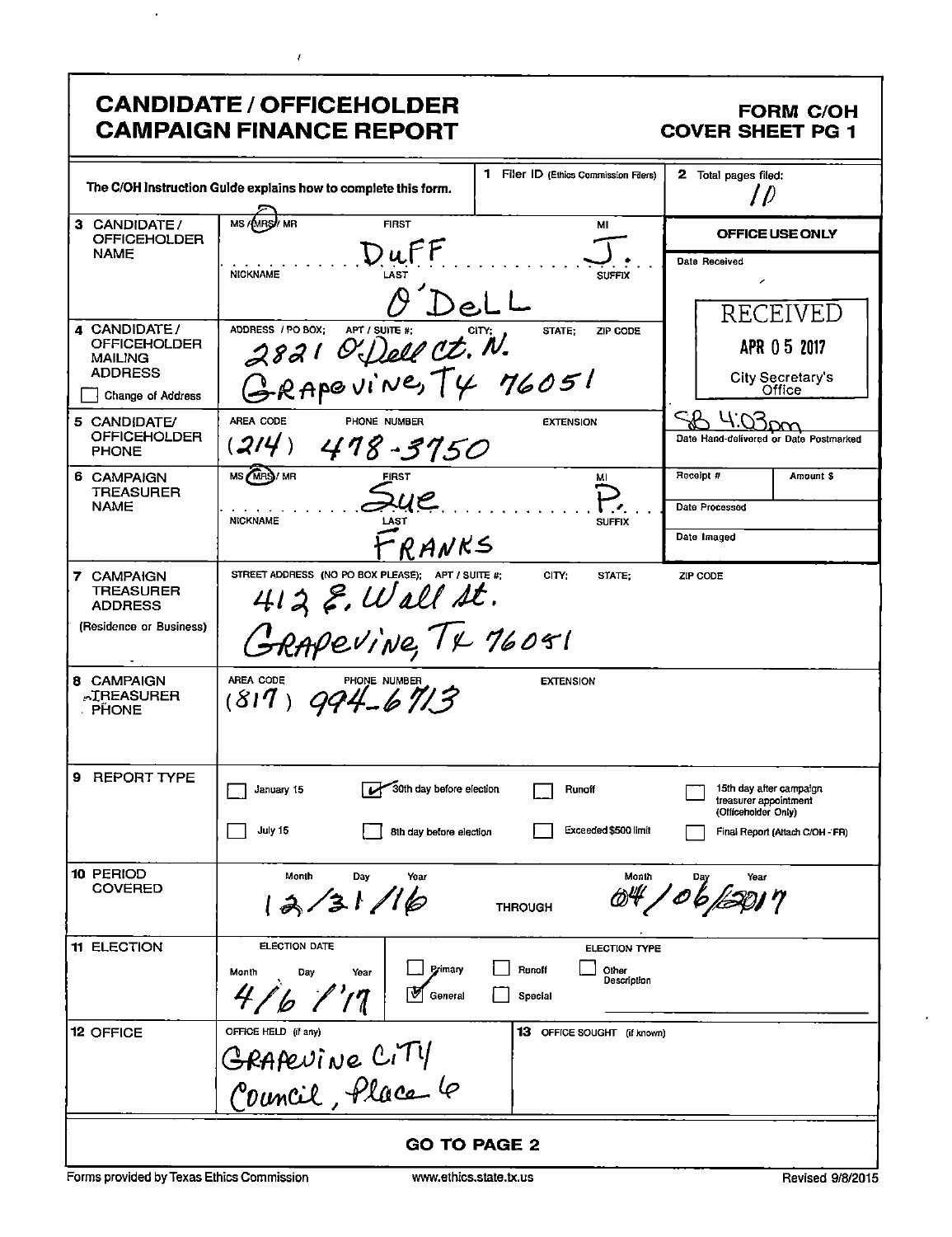### CANDIDATE / OFFICEHOLDER<br>CAMPAIGN FINANCE REPORT COVER SHEET PG 2 **CAMPAIGN FINANCE REPORT**

| 14 C/OH NAME                                       |                                                                                                                                                                                                                                                                                                                                                                                                  | DUFF O'DeLL                                                                                                           | <b>15</b> Filer ID (Ethics Commission Filers)                                                                                                                |  |  |  |
|----------------------------------------------------|--------------------------------------------------------------------------------------------------------------------------------------------------------------------------------------------------------------------------------------------------------------------------------------------------------------------------------------------------------------------------------------------------|-----------------------------------------------------------------------------------------------------------------------|--------------------------------------------------------------------------------------------------------------------------------------------------------------|--|--|--|
| 16 NOTICE FROM<br><b>POLITICAL</b><br>COMMITTEE(S) | THIS BOX IS FOR NOTICE OF POLITICAL CONTRIBUTIONS ACCEPTED OR POLITICAL EXPENDITURES MADE BY POLITICAL COMMITTEES TO<br>SUPPORT THE CANDIDATE / OFFICEHOLDER. THESE EXPENDITURES MAY HAVE BEEN MADE WITHOUT THE CANDIDATE'S OR OFFICEHOLDER'S<br>KNOWLEDGE OR CONSENT. CANDIDATES AND OFFICEHOLDERS ARE REQUIRED TO REPORT THIS INFORMATION ONLY IF THEY RECEIVE NOTICE<br>OF SUCH EXPENDITURES. |                                                                                                                       |                                                                                                                                                              |  |  |  |
|                                                    | <b>COMMITTEE TYPE</b>                                                                                                                                                                                                                                                                                                                                                                            | <b>COMMITTEE NAME</b>                                                                                                 |                                                                                                                                                              |  |  |  |
|                                                    | <b>GENERAL</b>                                                                                                                                                                                                                                                                                                                                                                                   |                                                                                                                       |                                                                                                                                                              |  |  |  |
|                                                    | SPECIFIC                                                                                                                                                                                                                                                                                                                                                                                         | <b>COMMITTEE ADDRESS</b>                                                                                              |                                                                                                                                                              |  |  |  |
|                                                    |                                                                                                                                                                                                                                                                                                                                                                                                  | <b>COMMITTEE CAMPAIGN TREASURER NAME</b>                                                                              |                                                                                                                                                              |  |  |  |
| <b>Additional Pages</b>                            |                                                                                                                                                                                                                                                                                                                                                                                                  |                                                                                                                       |                                                                                                                                                              |  |  |  |
|                                                    |                                                                                                                                                                                                                                                                                                                                                                                                  | <b>COMMITTEE CAMPAIGN TREASURER ADDRESS</b>                                                                           |                                                                                                                                                              |  |  |  |
| <b>17 CONTRIBUTION</b><br>TOTALS                   | 1.                                                                                                                                                                                                                                                                                                                                                                                               | TOTAL POLITICAL CONTRIBUTIONS OF \$50 OR LESS (OTHER THAN<br>PLEDGES, LOANS, OR GUARANTEES OF LOANS), UNLESS ITEMIZED | $\underbrace{00!}$                                                                                                                                           |  |  |  |
|                                                    | 2.                                                                                                                                                                                                                                                                                                                                                                                               | TOTAL POLITICAL CONTRIBUTIONS<br>(OTHER THAN PLEDGES, LOANS, OR GUARANTEES OF LOANS)                                  |                                                                                                                                                              |  |  |  |
| <b>EXPENDITURE</b><br><b>TOTALS</b>                | З.                                                                                                                                                                                                                                                                                                                                                                                               | TOTAL POLITICAL EXPENDITURES OF \$100 OR LESS.<br><b>UNLESS ITEMIZED</b>                                              | \$                                                                                                                                                           |  |  |  |
|                                                    | TOTAL POLITICAL EXPENDITURES<br>4.                                                                                                                                                                                                                                                                                                                                                               |                                                                                                                       |                                                                                                                                                              |  |  |  |
| <b>CONTRIBUTION</b><br><b>BALANCE</b>              | $\frac{1546.84}{679.84}$<br>5.<br>TOTAL POLITICAL CONTRIBUTIONS MAINTAINED AS OF THE LAST DAY<br>OF REPORTING PERIOD                                                                                                                                                                                                                                                                             |                                                                                                                       |                                                                                                                                                              |  |  |  |
| OUTSTANDING<br><b>LOAN TOTALS</b>                  | 6.<br>TOTAL PRINCIPAL AMOUNT OF ALL OUTSTANDING LOANS AS OF THE<br>\$<br>LAST DAY OF THE REPORTING PERIOD                                                                                                                                                                                                                                                                                        |                                                                                                                       |                                                                                                                                                              |  |  |  |
| <b>18 AFFIDAVIT</b>                                |                                                                                                                                                                                                                                                                                                                                                                                                  |                                                                                                                       |                                                                                                                                                              |  |  |  |
|                                                    |                                                                                                                                                                                                                                                                                                                                                                                                  | under Title 15, Election Code.                                                                                        | I swear, or affirm, under penalty of perjury, that the accompanying report is<br>true and correct and includes all information required to be reported by me |  |  |  |
|                                                    | STEPHANIE SILVA<br>My Notary ID # 125773270                                                                                                                                                                                                                                                                                                                                                      |                                                                                                                       | Signature of Candidate or Officeholder                                                                                                                       |  |  |  |
| AFFIX NOTARY STAMP / SEALABOVE                     | Expires September 12, 2020                                                                                                                                                                                                                                                                                                                                                                       |                                                                                                                       |                                                                                                                                                              |  |  |  |
| $\ddot{\phantom{a}}$                               |                                                                                                                                                                                                                                                                                                                                                                                                  |                                                                                                                       |                                                                                                                                                              |  |  |  |
| Sworn to and subscribed before me, by the said     |                                                                                                                                                                                                                                                                                                                                                                                                  |                                                                                                                       | this the                                                                                                                                                     |  |  |  |
| da{y                                               |                                                                                                                                                                                                                                                                                                                                                                                                  | to certify which, witness my hand and seal of office.                                                                 |                                                                                                                                                              |  |  |  |
|                                                    |                                                                                                                                                                                                                                                                                                                                                                                                  |                                                                                                                       |                                                                                                                                                              |  |  |  |
| Signature of officer administering oath            |                                                                                                                                                                                                                                                                                                                                                                                                  | Printed name of officer administering oath                                                                            | Title of officer administering oath                                                                                                                          |  |  |  |

Forms provided by Texas Ethics Commission www.ethics.state.tx.us Revised 9/8/2015

 $\frac{1}{2}$  .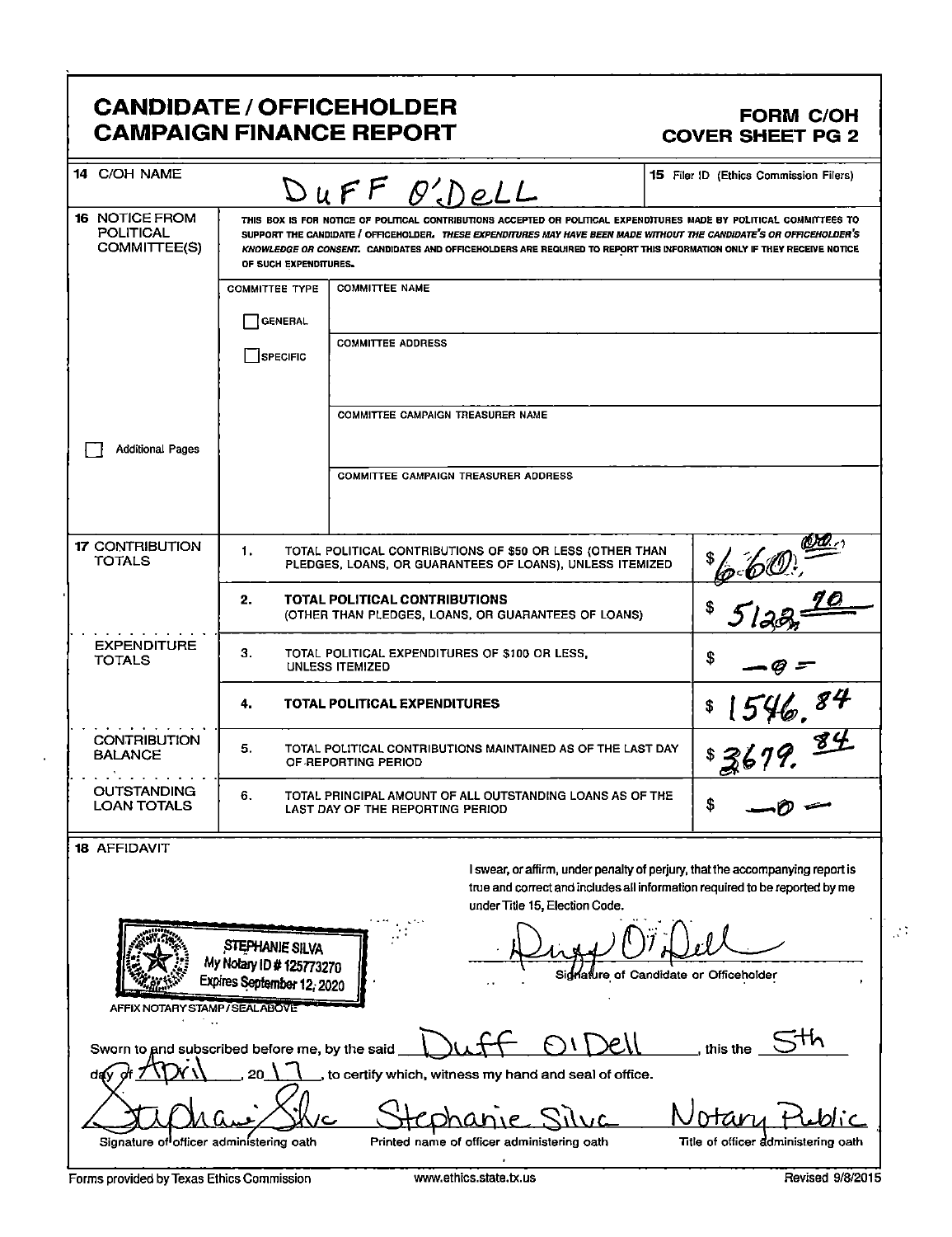## SUBTOTALS - C/OH FORM C/OH

# COVER SHEET PG 3

|     | 19 FILER NAME | 9'Dell                                                                                       | 20 Filer ID (Ethics Commission Filers) |
|-----|---------------|----------------------------------------------------------------------------------------------|----------------------------------------|
|     |               | 21 SCHEDULE SUBTOTALS<br><b>NAME OF SCHEDULE</b>                                             | <b>SUBTOTAL</b><br><b>AMOUNT</b>       |
| 1.  | v             | SCHEDULE A1: MONETARY POLITICAL CONTRIBUTIONS                                                |                                        |
| 2.  |               | SCHEDULE A2: NON-MONETARY (IN-KIND) POLITICAL CONTRIBUTIONS                                  | S                                      |
| з.  |               | SCHEDULE B: PLEDGED CONTRIBUTIONS                                                            | S                                      |
| 4.  |               | <b>SCHEDULE E: LOANS</b>                                                                     | S                                      |
| 5.  |               | SCHEDULE F1: POLITICAL EXPENDITURES MADE FROM POLITICAL CONTRIBUTIONS                        |                                        |
| 6.  |               | SCHEDULE F2: UNPAID INCURRED OBLIGATIONS                                                     | \$                                     |
| 7.  |               | SCHEDULE F3: PURCHASE OF INVESTMENTS MADE FROM POLITICAL CONTRIBUTIONS                       | \$                                     |
| 8.  |               | SCHEDULE F4: EXPENDITURES MADE BY CREDIT CARD                                                | \$                                     |
| 9.  |               | SCHEDULE G: POLITICAL EXPENDITURES MADE FROM PERSONAL FUNDS                                  | \$                                     |
| 10. |               | SCHEDULE H: PAYMENT MADE FROM POLITICAL CONTRIBUTIONS TO A BUSINESS OF C/OH                  | \$<br>-01                              |
| 11. |               | SCHEDULE I: NON-POLITICAL EXPENDITURES MADE FROM POLITICAL CONTRIBUTIONS                     |                                        |
| 12. |               | SCHEDULE K: INTEREST, CREDITS, GAINS, REFUNDS, AND CONTRIBUTIONS<br><b>RETURNED TO FILER</b> |                                        |
|     |               |                                                                                              |                                        |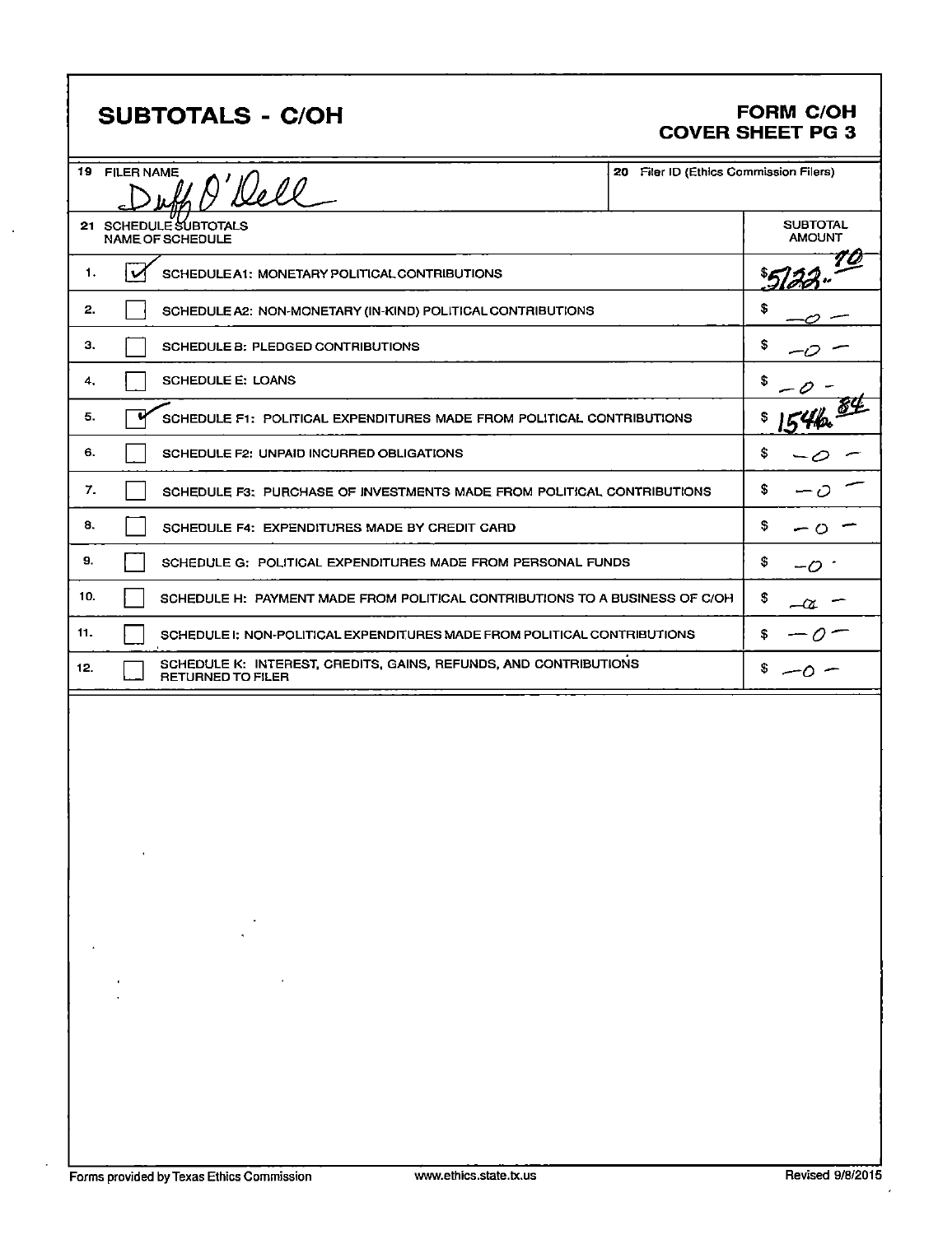| <b>MONETARY POLITICAL CONTRIBUTIONS</b>                                                                                                                                                                                                                                                                                                                                                                                                                                                                                                                                         | <b>SCHEDULE A1</b>                            |
|---------------------------------------------------------------------------------------------------------------------------------------------------------------------------------------------------------------------------------------------------------------------------------------------------------------------------------------------------------------------------------------------------------------------------------------------------------------------------------------------------------------------------------------------------------------------------------|-----------------------------------------------|
| The Instruction Guide explains how to complete this form.                                                                                                                                                                                                                                                                                                                                                                                                                                                                                                                       | 1 Total pages Schedule A1:                    |
| 2 FILER NAME(                                                                                                                                                                                                                                                                                                                                                                                                                                                                                                                                                                   | 3 Filer ID (Ethics Commission Filers)<br>€. ™ |
| 4 Date<br>5 Full name of contributor<br>$\Box$ put-of-state PAC (ID#; ______<br>$\bigcup_{\mathbf{G}} \bigcup_{\mathbf{C}} \bigcup_{\mathbf{C}} \bigcup_{\mathbf{C}} \bigcup_{\mathbf{C}} \bigcup_{\mathbf{C}} \bigcup_{\mathbf{C}} \bigcup_{\mathbf{C}} \bigcup_{\mathbf{C}} \bigcup_{\mathbf{C}} \bigcup_{\mathbf{C}} \bigcup_{\mathbf{C}} \bigcup_{\mathbf{C}} \bigcup_{\mathbf{C}} \bigcup_{\mathbf{C}} \bigcup_{\mathbf{C}} \bigcup_{\mathbf{C}} \bigcup_{\mathbf{C}} \bigcup_{\mathbf{C}} \bigcup_{\mathbf{C}} \bigcup_{\mathbf{C}} \bigcup_{\mathbf{C}}$<br>t, Grapeonic | 7 Amount of contribution (\$)<br>1 O O .      |
| 9 Employer (See Instructions)<br>8 Principal occupation / Job title (See Instructions)                                                                                                                                                                                                                                                                                                                                                                                                                                                                                          |                                               |
| Full name of contributor<br>Date<br>Nellen Jules Feex<br>Contributor address: City; State; Zipcode<br>M111 Rs, mn (L, Chaperrin, 196051                                                                                                                                                                                                                                                                                                                                                                                                                                         | Amount of contribution (\$)<br>$90 -$         |
| <b>Employer (See Instructions)</b><br>Principal occupation / Job title (See Instructions)                                                                                                                                                                                                                                                                                                                                                                                                                                                                                       |                                               |
| Date<br>Full name of contributor<br>amber Agbastion<br>Contributor address: 20 bastion<br>101 Crystal Prook, Graphine 7605                                                                                                                                                                                                                                                                                                                                                                                                                                                      | Amount of contribution (\$)<br>150.7          |
| Principal occupation / Job title (See Instructions)<br><b>Employer (See Instructions)</b>                                                                                                                                                                                                                                                                                                                                                                                                                                                                                       |                                               |
| Date<br>Full name of contributor<br>out-of-state PAC (ID#:_<br>$\rightarrow$<br>alan K<br>Contributor address;<br>State: Zip Code<br>City;<br>$91$ J. Mai. $\rlap{-}$ $\rlap{-}$<br><b>rasevine</b> ,                                                                                                                                                                                                                                                                                                                                                                           | Amount of contribution (\$)<br>300.02         |
| Principal occupation / Job title (See Instructions)<br><b>Employer (See Instructions)</b>                                                                                                                                                                                                                                                                                                                                                                                                                                                                                       |                                               |
| ATTACH ADDITIONAL COPIES OF THIS SCHEDULE AS NEEDED                                                                                                                                                                                                                                                                                                                                                                                                                                                                                                                             |                                               |
| If contributor is out-of-state PAC, please see instruction guide for additional reporting requirements.                                                                                                                                                                                                                                                                                                                                                                                                                                                                         |                                               |

Forms provided by Texas Ethics Commission www.ethics.state.tx.us Revised 9/8/2015

 $\hat{\mathcal{A}}$ 

r

٦

i.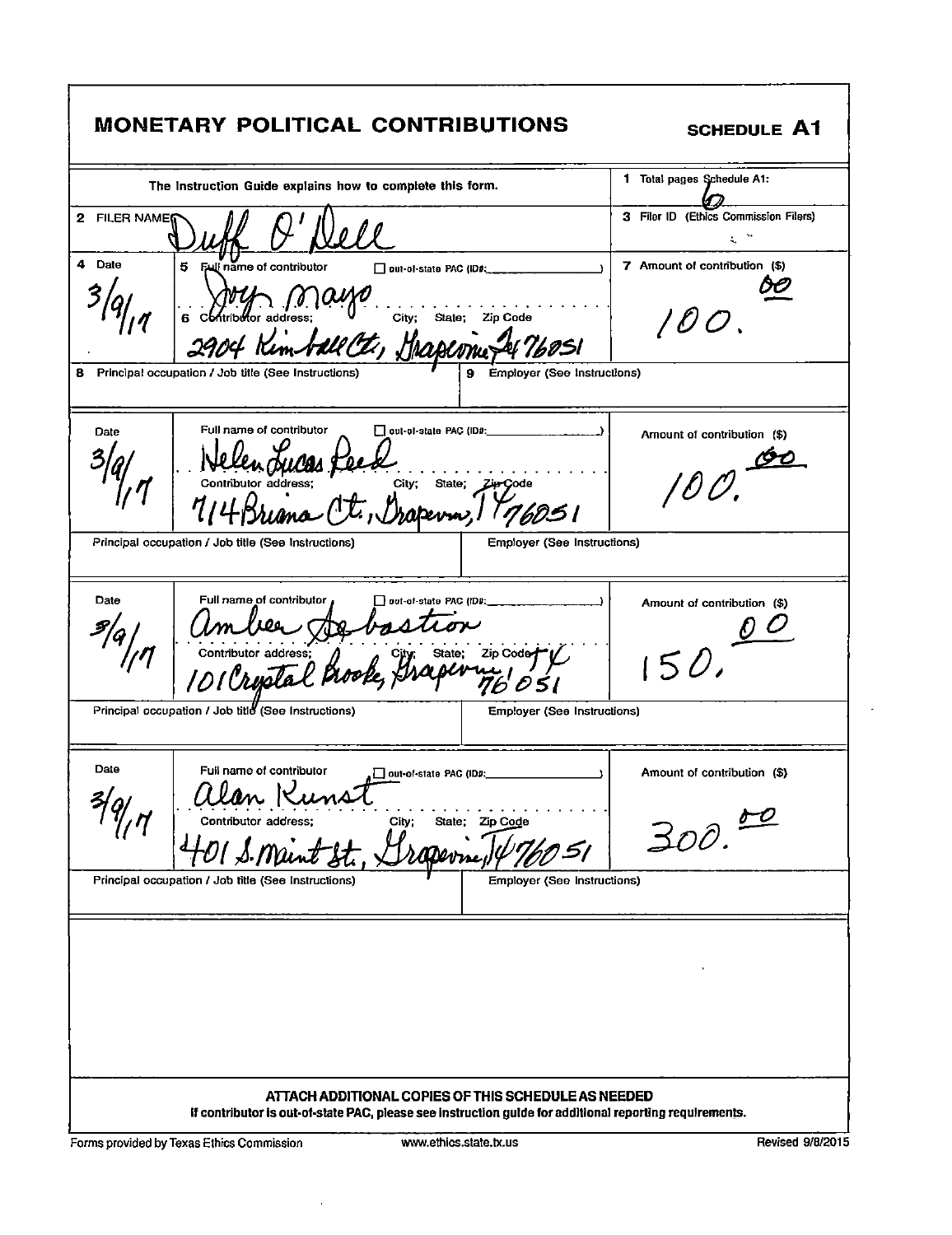| <b>MONETARY POLITICAL CONTRIBUTIONS</b>                                                                                                                                                                              | <b>SCHEDULE A1</b>                      |
|----------------------------------------------------------------------------------------------------------------------------------------------------------------------------------------------------------------------|-----------------------------------------|
| The Instruction Guide explains how to complete this form.                                                                                                                                                            | 1 Total pages Schedule A1:              |
| 2 FILER NAME                                                                                                                                                                                                         | 3 Filer ID (Ethics Commission Filers)   |
| 4 Date<br>5 Full name of contributor<br>out-of-state PAC (ID#:<br>City; State;<br>Zip Code<br>apermill 16051<br>8 Principal occupation / Job title (See Instructions)<br><b>Employer (See Instructions)</b><br>9     | 7 Amount of contribution (\$)<br>935,90 |
| Full name of contributor<br>$\Box$ out-of-state PAC (ID#: $\Box$<br>Date                                                                                                                                             | Amount of contribution (\$)             |
| Contributor address<br>City;<br>State; Zip Code<br>Drapevines                                                                                                                                                        | 300                                     |
| Principal occupation / Job title (See Instructions)<br><b>Employer (See Instructions)</b>                                                                                                                            |                                         |
| Full name of contributor<br>Date<br>out-of-state PAC (ID#;<br>Contributor address:<br>GV, 4476051                                                                                                                    | Amount of contribution (\$)<br>96.89    |
| Principal occupation / Job title (See Instructions)<br><b>Employer (See Instructions)</b>                                                                                                                            |                                         |
| Date<br>Full name of contributor<br>out-of-state PAC (ID#:<br>$\mathbf{I}$<br>$\sqrt{a}$ , $\lambda \lambda$ , $\lambda$<br>4/5<br>Contributor address;<br>City;<br>State; Zip Code<br>Dv, Ic 76051<br>R.O. Doll 13. | Amount of contribution (\$)<br>100.00   |
| Principal occupation / Job title (See Instructions)<br><b>Employer (See Instructions)</b>                                                                                                                            |                                         |
| ATTACH ADDITIONAL COPIES OF THIS SCHEDULE AS NEEDED                                                                                                                                                                  |                                         |

r

 $\sqrt{t}$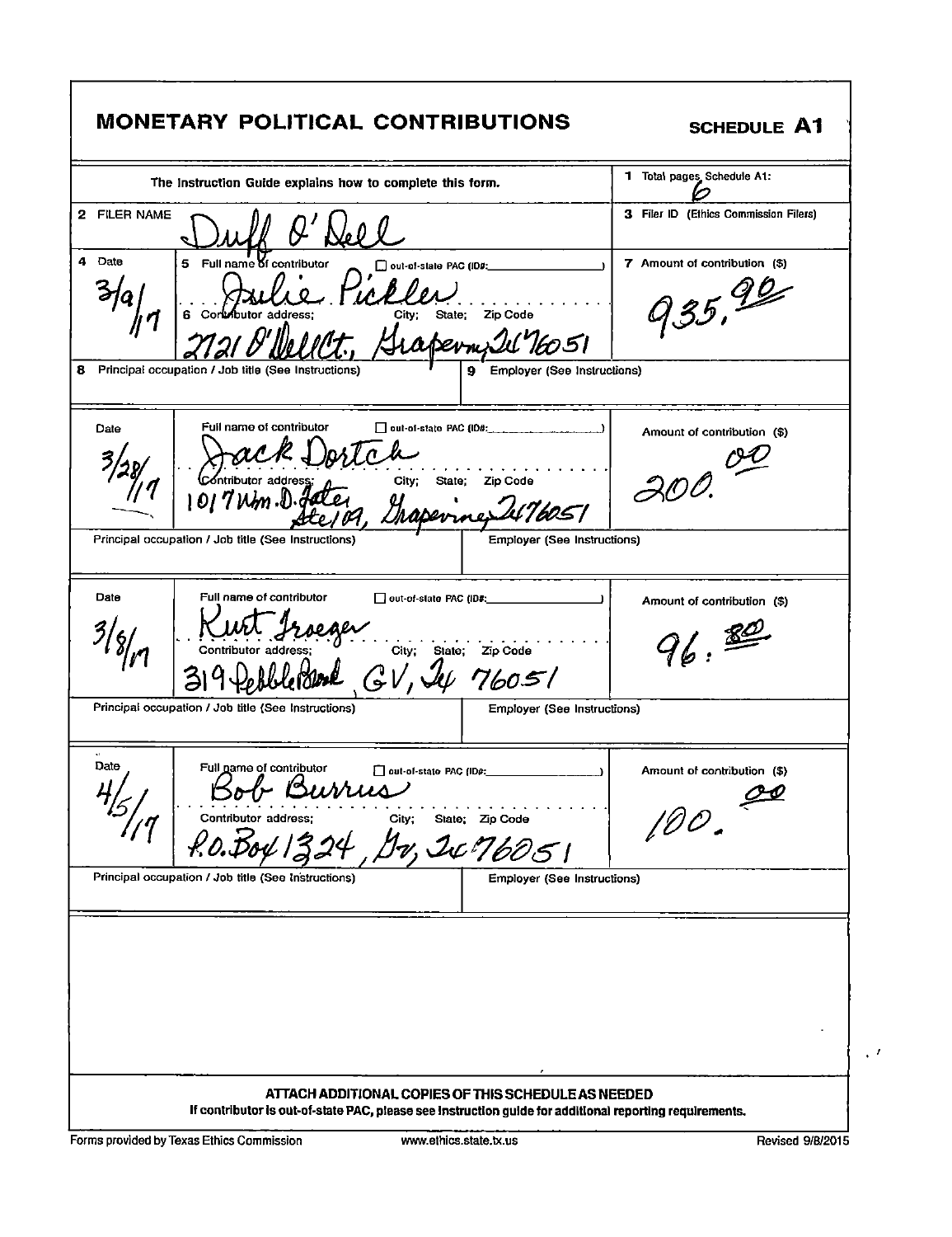| <b>MONETARY POLITICAL CONTRIBUTIONS</b>                                                                                                                                                                                                                                                                                                                                                                                                                                                                 | SCHEDULE A1                                                              |
|---------------------------------------------------------------------------------------------------------------------------------------------------------------------------------------------------------------------------------------------------------------------------------------------------------------------------------------------------------------------------------------------------------------------------------------------------------------------------------------------------------|--------------------------------------------------------------------------|
| The Instruction Guide explains how to complete this form.                                                                                                                                                                                                                                                                                                                                                                                                                                               | 1 Total pages Schedule A1:                                               |
| 2 FILER NAME                                                                                                                                                                                                                                                                                                                                                                                                                                                                                            | 3 Filer ID (Ethics Commission Filers)                                    |
| 4<br>Date<br>5 Full name of contributor<br>$\Box$ out-of-state PAC (ID#:<br>Saurience D. Lyons<br>6 Contributor address: D. Hys. State: Zip Code                                                                                                                                                                                                                                                                                                                                                        | 7 Amount of contribution (\$)<br>$\mathcal{A} \mathcal{O} \mathcal{O}$ . |
| 9 Employer (See Instructions)<br>Principal occupation / Job title (See Instructions)<br>8                                                                                                                                                                                                                                                                                                                                                                                                               |                                                                          |
| Full name of contributor<br>Date<br>Joan Dcott Sin: State: Zip Code<br>Contributor address: City: State: Zip Code<br>1910 Songhern It, Llapermy 476051                                                                                                                                                                                                                                                                                                                                                  | Amount of contribution (\$)<br>$\mathcal{O}O$ .                          |
| <b>Employer (See Instructions)</b><br>Principal occupation / Job title (See Instructions)                                                                                                                                                                                                                                                                                                                                                                                                               |                                                                          |
| Full name of contributor<br>Date<br>out-of-state PAC (ID#:<br><u>and the state of the state of the state of the state of the state of the state of the state of the state of the state of the state of the state of the state of the state of the state of the state of the state of the state</u><br>Ke becca S. Hummer<br>Contributor address; Gity; State; Zip Code<br>2853 Canyon Dr. Proferme, 476051<br>Principal occupation / Job title (See Instructions)<br><b>Employer (See Instructions)</b> | Amount of contribution (\$)<br>100.                                      |
| Date<br>Full name of contributor<br>$\Box$ out-of-state PAC (ID&<br>باسدرارها<br>גמי.<br>◡〃<br>Contributor address;<br>State: Zip Code<br>City:<br>Principal occupation / Job title (See Instructions<br>Employer (See Instructions)                                                                                                                                                                                                                                                                    | Amount of contribution (\$)<br>,,,,<br>100.                              |
| ATTACH ADDITIONAL COPIES OF THIS SCHEDULE AS NEEDED<br>If contributor is out-of-state PAC, please see instruction guide for additional reporting requirements.                                                                                                                                                                                                                                                                                                                                          |                                                                          |

Г

٦

╱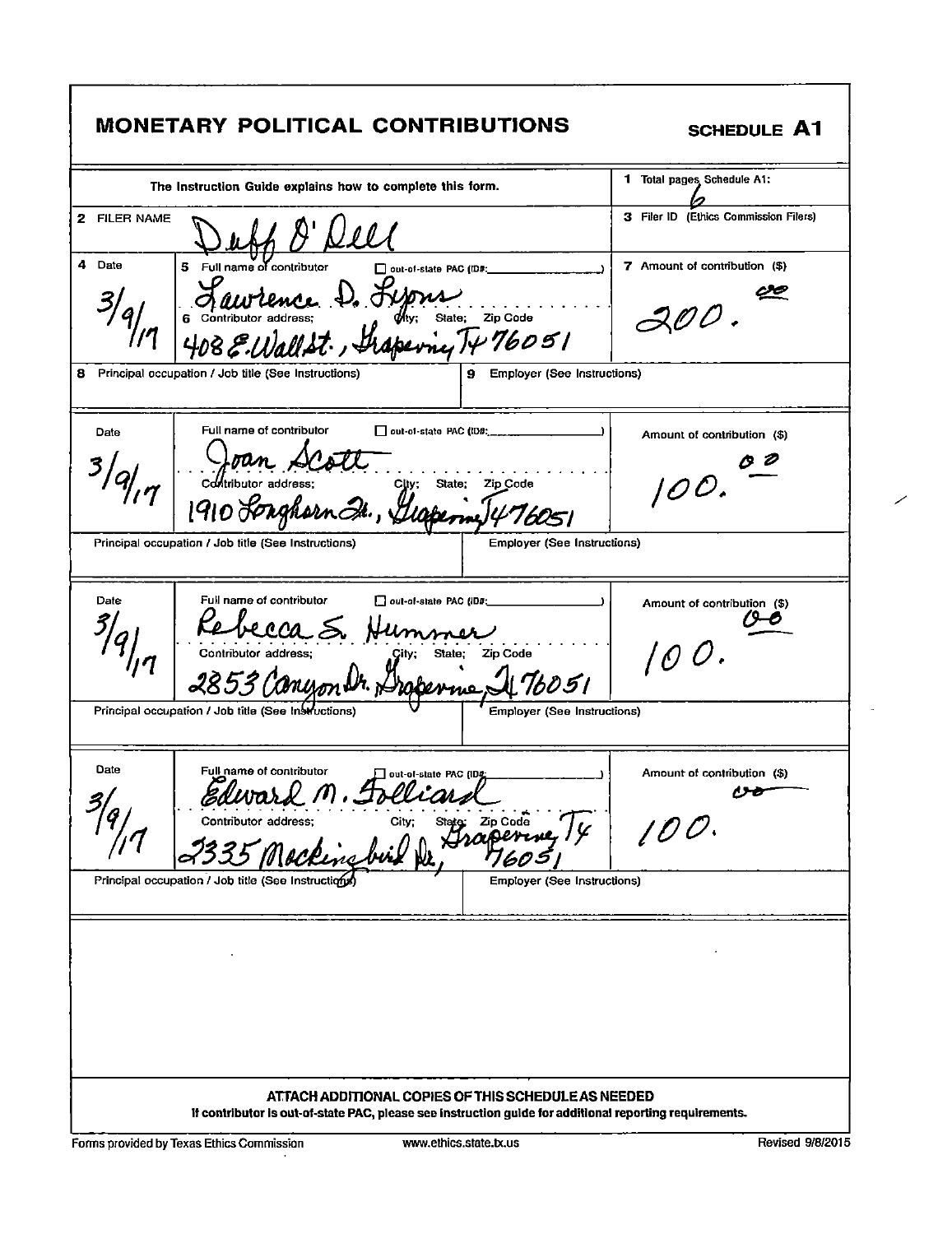| <b>MONETARY POLITICAL CONTRIBUTIONS</b>                                                                                                                                                                                                                                       | SCHEDULE A1                             |
|-------------------------------------------------------------------------------------------------------------------------------------------------------------------------------------------------------------------------------------------------------------------------------|-----------------------------------------|
| The Instruction Guide explains how to complete this form.                                                                                                                                                                                                                     | 1 Total pages. Schedule A1:             |
| 2 FILER NAME<br>DUFF O'DeLL                                                                                                                                                                                                                                                   | 3 Filer ID (Ethics Commission Filers)   |
| 4<br>Date<br>5 Full name of contributor<br>out-of-state PAC (ID#;<br>Full name of continuous<br>FOLEER<br>6 Contributor address:<br>3337 KNOB DAKPP. GRAREVINGTY 16051<br><b>Employer (See Instructions)</b><br>8<br>Principal occupation / Job title (See Instructions)<br>9 | 7 Amount of contribution (\$)<br>100.00 |
| Full name of contributor<br>out-of-state PAC (ID#:<br>Date<br>Teri L. CANTY<br>Contributor address: City: State: Zip Code<br>2606 Kimberly Dr., frapenic, 2476051<br><b>Employer (See Instructions)</b><br>Principal occupation / Job title (See Instructions)                | Amount of contribution (\$)             |
| Full name of contributor<br>Date<br>$\Box$ out-of-state PAC (ID#:<br>Marvin Salvin<br>Contributor address: City; State; Zip Code<br>P.O.Boy 483 Shapevine, 2476051                                                                                                            | Amount of contribution (\$)<br>100.02   |
| Employer (See Instructions)<br>Principal occupation / Job title (See Instructions)<br>Date<br>Full name of contributor<br>out-of-state PAC (ID#:<br>Contributor address: City; State; Zip Code<br>1916 Sheffeded St, Grapevine, 2176051                                       | Amount of contribution (\$)             |
| Employer (See Instructions)<br>Principal occupation / Job title (See Instructions)                                                                                                                                                                                            |                                         |
| ATTACH ADDITIONAL COPIES OF THIS SCHEDULE AS NEEDED<br>If contributor is out-of-state PAC, please see instruction guide for additional reporting requirements.                                                                                                                |                                         |

 $\epsilon$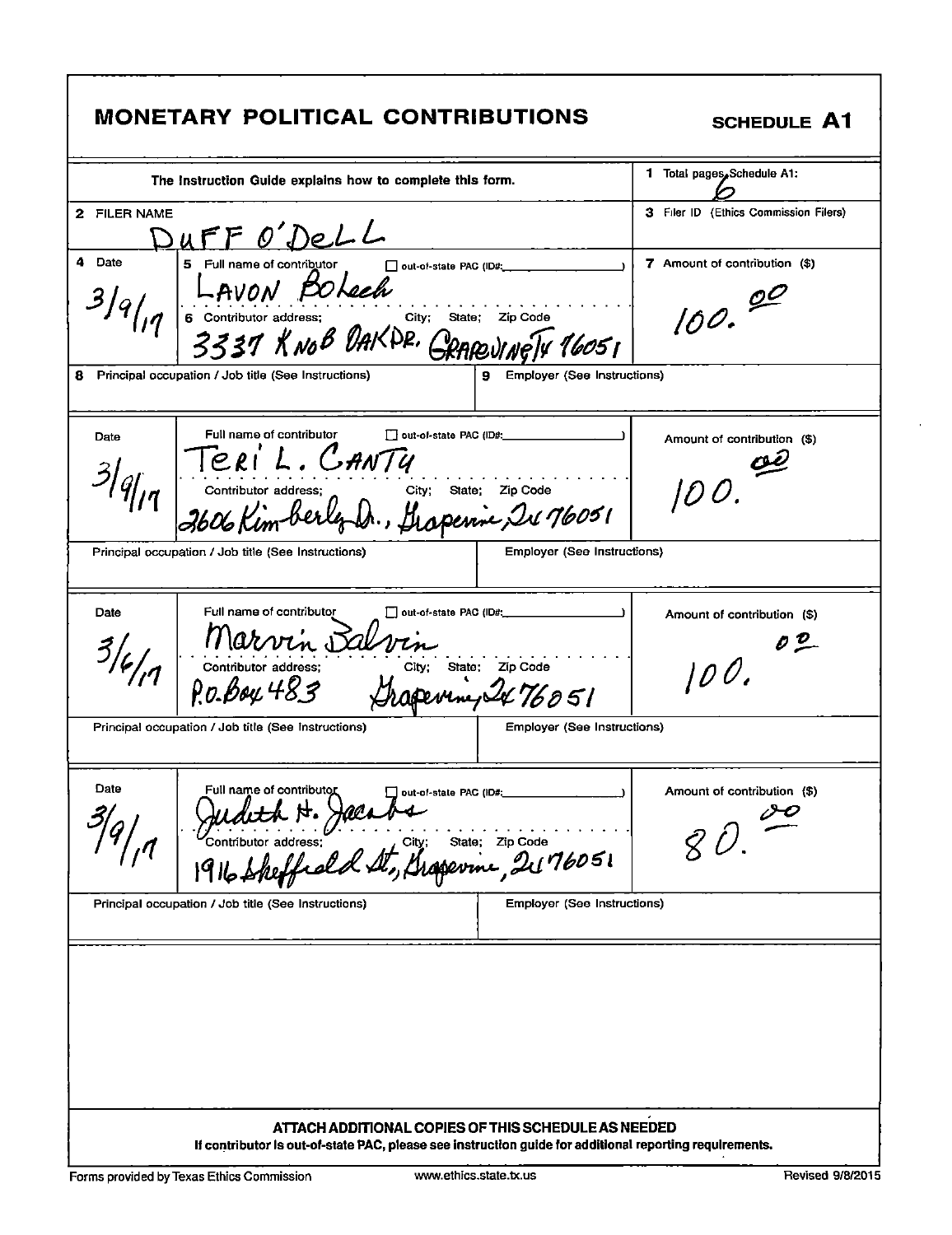| <b>MONETARY POLITICAL CONTRIBUTIONS</b>                                                                                                                                                                                                                            | <b>SCHEDULE A1</b>                                        |
|--------------------------------------------------------------------------------------------------------------------------------------------------------------------------------------------------------------------------------------------------------------------|-----------------------------------------------------------|
| The Instruction Guide explains how to complete this form.                                                                                                                                                                                                          | 1 Total pages Schedule A1:                                |
| 2 FILER NAME<br><u> Ilell</u>                                                                                                                                                                                                                                      | 3 Filer ID (Ethics Commission Filers)                     |
| 4 Date<br>5 Full name of contributor<br>out-of-state PAC (ID#:<br>dress; city; State; Zip Code<br>6 Contributor address;<br>Principal occupation / Job title (See Instructions)<br>8<br><b>Employer (See Instructions)</b>                                         | 7 Amount of contribution (\$)<br>100.                     |
| Full name of contributor<br>$\Box$ out-of-state PAC (ID#; _____<br>Date<br>Continutor adgress: Kane, Zip Code<br><b>Employer (See Instructions)</b><br>Principal occupation / Job title (See Instructions)                                                         | Amount of contribution (\$)<br>$\mathcal{O}(\mathcal{O})$ |
| Full name of contributor<br>Date<br>out-of-state PAC (ID#;<br>11 WUMARET 114 Marg<br>Contributor address: Elity; State; Zip Code<br>1125 W. Wundang 0<br>perne W76051<br>Principal occupation / Job title (See Instructions)<br><b>Employer (See Instructions)</b> | Amount of contribution (\$)<br>100.                       |
| Date<br>Full name of contribotor<br>Π<br>out-of-state PAC (ID#:<br>Chris Bakzer State For Guine<br>State; Zip Code<br>Principal occupation / Job title (See Instructions)<br><b>Employer (See Instructions)</b>                                                    | Amount of contribution (\$)<br>100.02                     |
| $\cdot$<br>ATTACH ADDITIONAL COPIES OF THIS SCHEDULE AS NEEDED<br>If contributor is out-of-state PAC, please see instruction guide for additional reporting requirements.                                                                                          |                                                           |

 $\hat{\mathbf{r}}$ 

Forms provided by Texas Ethics Commission

 $\ddot{\phantom{a}}$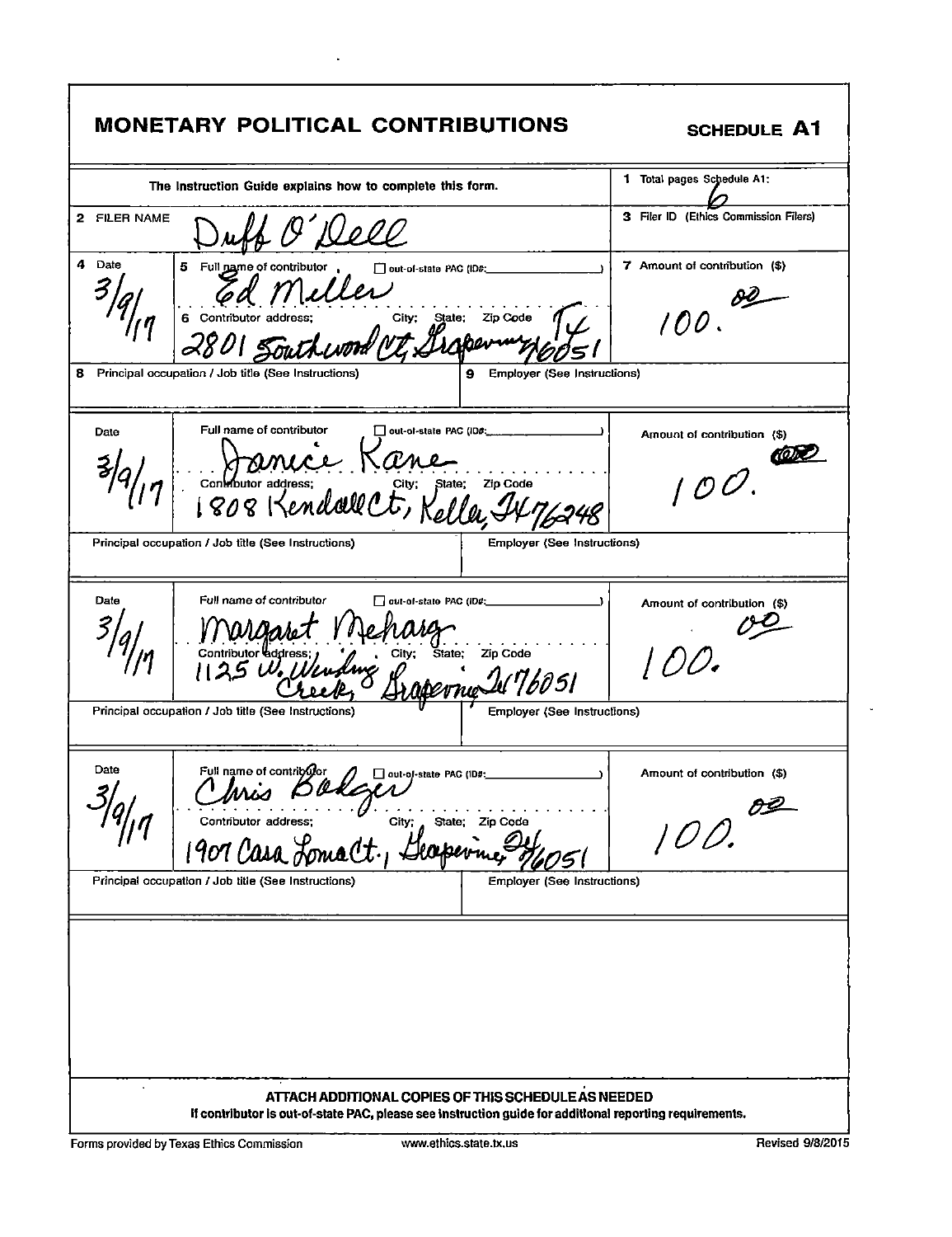| <b>MONETARY POLITICAL CONTRIBUTIONS</b>                                                                                                                                                              | <b>SCHEDULE A1</b>                       |
|------------------------------------------------------------------------------------------------------------------------------------------------------------------------------------------------------|------------------------------------------|
| The Instruction Guide explains how to complete this form.                                                                                                                                            | 1 Total pages Schedule A1:               |
| 2 FILER NAME                                                                                                                                                                                         | 3 Filer ID (Ethics Commission Filers)    |
| 4 Date<br>5<br>Full name of contributor<br>● Out-of-state PAC_(ID#;<br>$6$ Contributor address;<br>$10.8846$<br>$\cancel{8}$<br>$\cancel{10.8846}$<br>$\cancel{8}$<br>$\cancel{10.8846}$<br>Zip Code | 7 Amount of contribution (\$)<br>1000.   |
| 476099<br>Principal occupation / Job title (See Instructions)<br>Employer (See Instructions)<br>8<br>9                                                                                               |                                          |
| Full name of contributor<br>out-of-state PAC (ID#: ______________<br>Date                                                                                                                            | Amount of contribution (\$)              |
| Sally Bultmann Sing State 210 Code<br>Contributor Godness; Lt., Ltagerman 19051<br><b>Employer (See Instructions)</b><br>Principal occupation / Job title (See Instructions)                         | 100.                                     |
|                                                                                                                                                                                                      |                                          |
| Full name of contributor<br>Date<br>out-of-state PAC (ID#:<br>Karl a. Berger<br>Contributor address: Berger<br>936 Apring Creek DA., Marcriag                                                        | Amount of contribution (\$)              |
| Principal occupation / Job title (See Instructions)<br><b>Employer (See Instructions)</b>                                                                                                            |                                          |
| Date<br>Full name of contributor<br>$\cdot$ $\sim$<br>Contributor address;<br>State; Zip Code<br>City;<br>h apen<br>2928                                                                             | Amount of contribution (\$)<br>PO<br>[OU |
| Principal occupation / Job title (See Instructions)<br><b>Employer (See Instructions)</b>                                                                                                            |                                          |
|                                                                                                                                                                                                      |                                          |
| ATTACH ADDITIONAL COPIES OF THIS SCHEDULE AS NEEDED<br>If contributor is out-of-state PAC, please see instruction guide for additional reporting requirements.                                       |                                          |

Forms provided by Texas Ethics Commission

 $\ddot{\phantom{a}}$ 

Ň,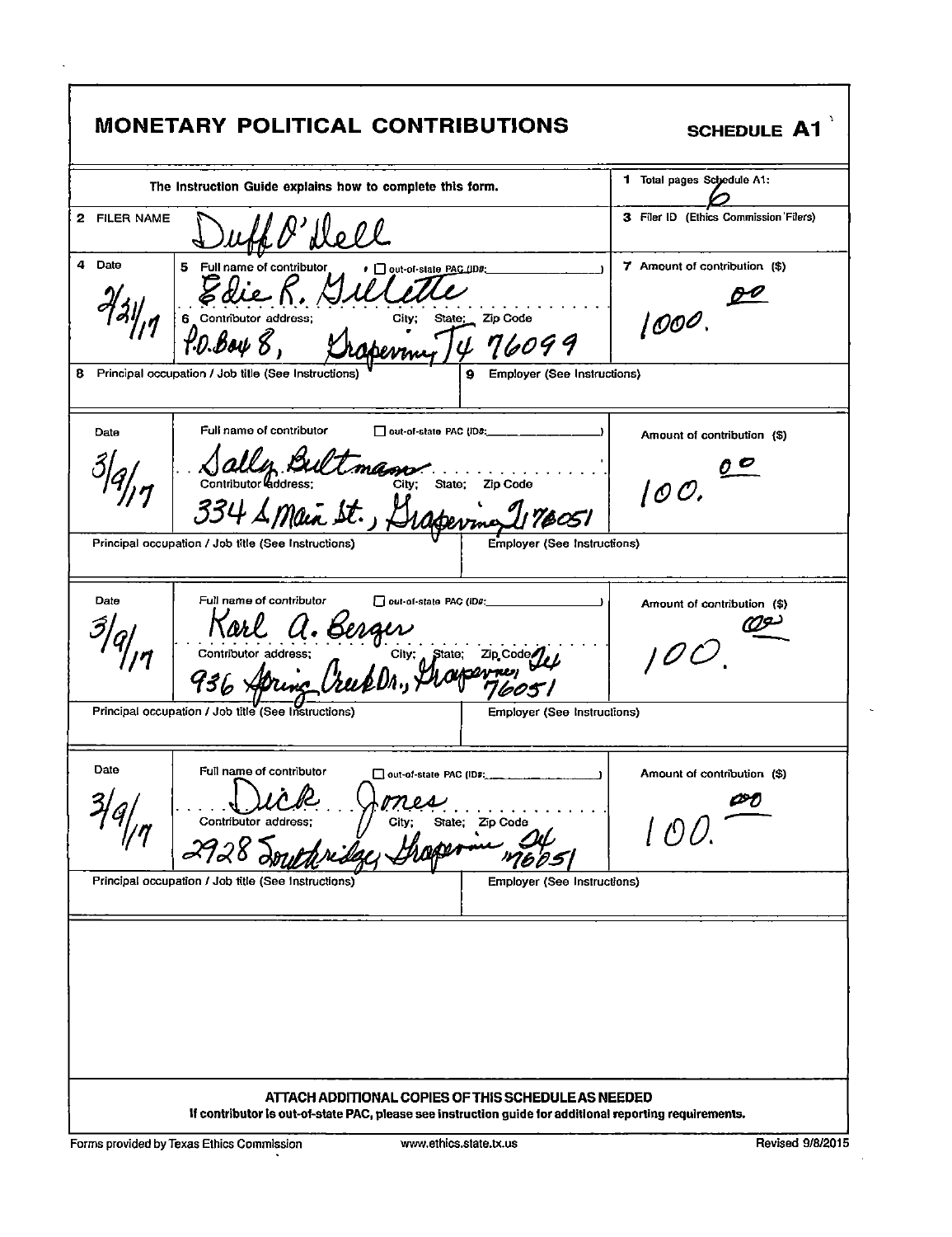### POLITICAL EXPENDITURES MADE FROM POLITICAL CONTRIBUTIONS

### SCHEDULE F1

|                                                                                                                                                                                       |                | <b>EXPENDITURE CATEGORIES FOR BOX 8(a)</b>                                                                                                                     |                                            |                                                                                                 |                                                                                                            |                                                                                         |
|---------------------------------------------------------------------------------------------------------------------------------------------------------------------------------------|----------------|----------------------------------------------------------------------------------------------------------------------------------------------------------------|--------------------------------------------|-------------------------------------------------------------------------------------------------|------------------------------------------------------------------------------------------------------------|-----------------------------------------------------------------------------------------|
| <b>Advertising Expense</b><br>Accounting/Banking<br><b>Consulting Expense</b><br>Contributions/Donations Made By<br>Gandidate/Officeholder/Political Committee<br>Credit Card Payment |                | Event Expanse<br>Fees<br>Food/Beverage Expense<br>Gilt/Awards/Memorials Expense<br>Legal Services<br>The Instruction Guide explains how to complete this form. | Polling Expense<br><b>Printing Expense</b> | Loan Repayment/Reimbursement<br>Office Overhead/Rental Expense<br>Salaries/Wages/Contract Labor | Solicitation/Fundraising Expense<br><b>Travel In District</b><br><b>Travel Out Of District</b>             | Transportation Equipment & Related Expense<br>Other (enter a category not listed above) |
| 1 Total pages Schedule F1: 2 FILEB NAME                                                                                                                                               |                |                                                                                                                                                                |                                            |                                                                                                 |                                                                                                            | 3 Filer ID (Ethics Commission Filers)                                                   |
| 4 Date                                                                                                                                                                                | 5 Payee name   |                                                                                                                                                                |                                            |                                                                                                 |                                                                                                            |                                                                                         |
| 6 Amount (\$)<br>02                                                                                                                                                                   | 7 Payee add    | City:<br>State:<br>mmi                                                                                                                                         | Zip Code<br>re ft., Ste 120<br>609 J       |                                                                                                 |                                                                                                            |                                                                                         |
| 8                                                                                                                                                                                     |                | (a) Category (See Categories listed at the top of this schedule)                                                                                               |                                            | (b) Description                                                                                 |                                                                                                            |                                                                                         |
| <b>PURPOSE</b>                                                                                                                                                                        |                |                                                                                                                                                                |                                            |                                                                                                 | Check if travel outside of Texas. Complete Schedule T.                                                     |                                                                                         |
| ОF<br><b>EXPENDITURE</b>                                                                                                                                                              |                |                                                                                                                                                                |                                            |                                                                                                 | Check if Austin, TX, officeholder living expense                                                           |                                                                                         |
| 9 Complete ONLY if direct<br>expenditure to benefit C/OH                                                                                                                              |                | Candidate / Officeholder name                                                                                                                                  |                                            | Office sought                                                                                   |                                                                                                            | Office held                                                                             |
| Date                                                                                                                                                                                  | Payee name     |                                                                                                                                                                |                                            |                                                                                                 |                                                                                                            |                                                                                         |
| $3 - 10 - 17$                                                                                                                                                                         |                |                                                                                                                                                                |                                            |                                                                                                 |                                                                                                            |                                                                                         |
| Amount (\$)                                                                                                                                                                           | Pave           | State;                                                                                                                                                         |                                            | 乞 /11<br>605                                                                                    |                                                                                                            |                                                                                         |
|                                                                                                                                                                                       |                | Category (See Categories listed at the top of this schedule)                                                                                                   |                                            | Description                                                                                     |                                                                                                            |                                                                                         |
| <b>PURPOSE</b>                                                                                                                                                                        |                |                                                                                                                                                                |                                            |                                                                                                 | Check if travel outside of Texas. Complete Schedule T.                                                     |                                                                                         |
| ОF<br><b>EXPENDITURE</b>                                                                                                                                                              |                |                                                                                                                                                                |                                            |                                                                                                 | Check if Austin, TX, officeholder living expense                                                           |                                                                                         |
|                                                                                                                                                                                       |                |                                                                                                                                                                |                                            |                                                                                                 |                                                                                                            |                                                                                         |
| Complete ONLY if direct<br>expenditure to benefit C/OH                                                                                                                                |                | Candidate / Officeholder name                                                                                                                                  |                                            | Office sought                                                                                   |                                                                                                            | Office held                                                                             |
| Date<br>3-10.                                                                                                                                                                         |                | Deran Williams                                                                                                                                                 |                                            |                                                                                                 |                                                                                                            |                                                                                         |
| Amount (\$)<br>V2                                                                                                                                                                     | Payee address; | City; State; Zip Code<br>401 S. Main 8t                                                                                                                        |                                            | Perrne, 2476051                                                                                 |                                                                                                            |                                                                                         |
| <b>PURPOSE</b><br>OF<br><b>EXPENDITURE</b>                                                                                                                                            |                | Category (See Categories listed at the top of this schedule)<br>oeuse                                                                                          |                                            | Description                                                                                     | Check if travel outside of Texas. Complete Schedule T.<br>Check if Austin, TX, officeholder living expense |                                                                                         |
| Complete ONLY if direct<br>expenditure to benefit C/OH                                                                                                                                |                | Candidate / Officeholder name                                                                                                                                  |                                            | Office sought                                                                                   |                                                                                                            | Office held                                                                             |
|                                                                                                                                                                                       |                | ATTACH ADDITIONAL COPIES OF THIS SCHEDULE AS NEEDED                                                                                                            |                                            |                                                                                                 |                                                                                                            |                                                                                         |
| <b>Conno avenue de la Tanza Citatrio On</b>                                                                                                                                           |                |                                                                                                                                                                |                                            |                                                                                                 |                                                                                                            | 1.000000000                                                                             |

Forms provided by Texas Ethics Commission

 $\bar{\gamma}$ 

Revised 9/8/2015

 $\blacksquare$